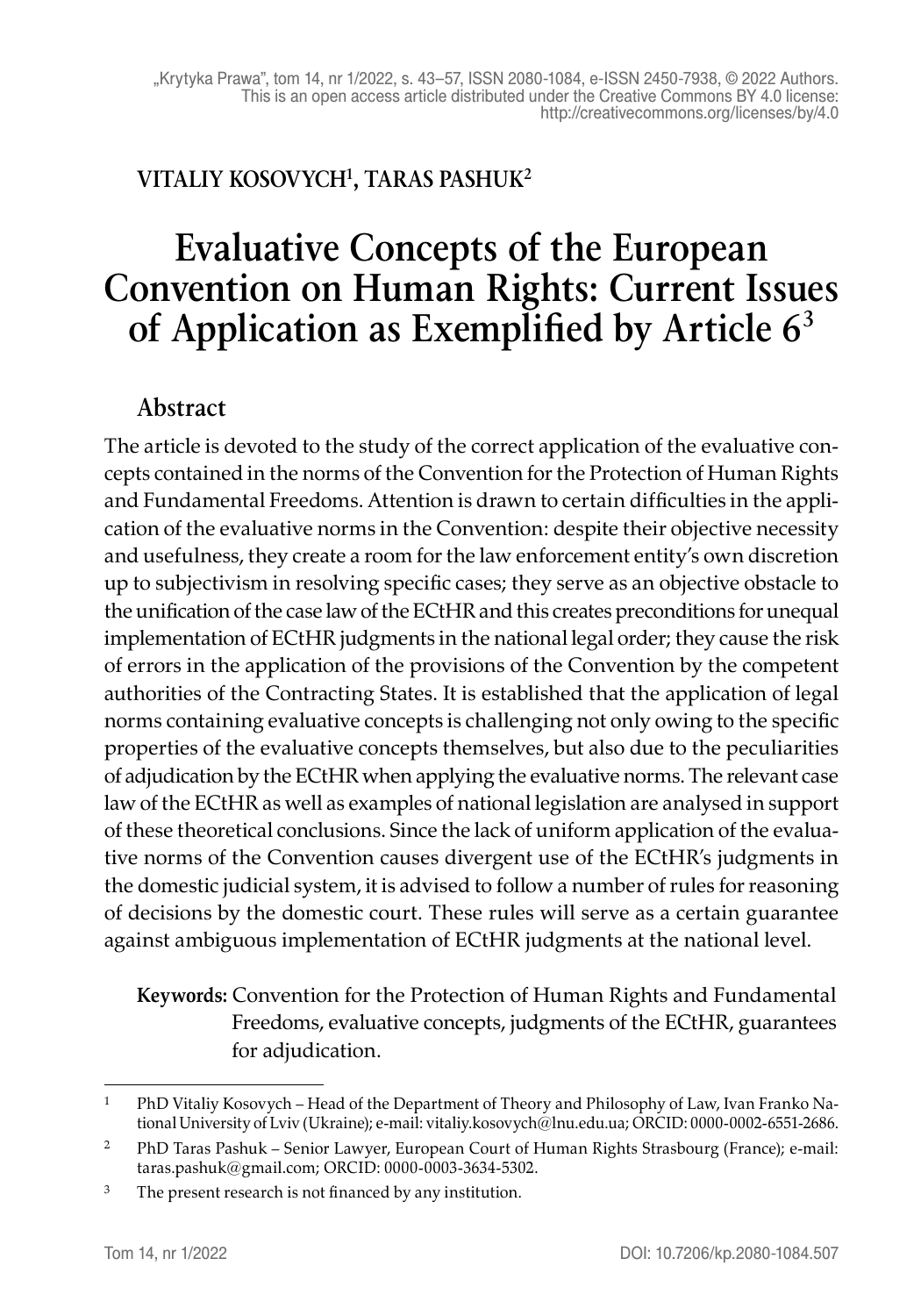## **VITALIY KOSOVYCH, TARAS PASHUK**

# **Pojęcia wartościujące w Europejskiej Konwencji o Prawach Człowieka – aktualne kwestie dotyczące zastosowania na przykładzie art. 6**

#### **Streszczenie**

Artykuł jest poświęcony badaniu właściwego stosowania pojęć wartościujących zawartych w normach Konwencji o Ochronie Praw Człowieka i Podstawowych Wolności. Uwagę zwraca się na pewne trudności w zastosowaniu norm wartościujących w Konwencji: mimo swojej obiektywnej niezbędności i przydatności stwarzają one przestrzeń dla dokonywania własnej oceny przez organ porządku publicznego, sięgającej subiektywizmu, w przypadku rozstrzygania konkretnych spraw; stanowią one obiektywną przeszkodę na drodze do ujednolicenia orzecznictwa ETPC, a to zaś stwarza wstępne warunki dla nierównego wdrażania wyroków ETPC w narodowym porządku prawnym; powodują ryzyko wystąpienia błędów przy stosowaniu przepisów Konwencji przez organy właściwe dla państw -stron. Ustalono, że stosowanie norm prawnych zawierających pojęcia wartościujące stanowi wyzwanie nie tylko ze względu na określone właściwości samych pojęć wartościujących, ale też ze względu na szczególne cechy orzekania przez ETPC przy zastosowaniu norm oceniających. Analiza stosownego orzecznictwa Europejskiego Trybunału Praw Człowieka, jak i przykładów prawodawstwa krajowego służy wsparciu tych teoretycznych wniosków. Ponieważ brak jednolitego stosowania norm wartościujących Konwencji powoduje rozbieżność w stosowaniu wyroków ETPC w krajowym systemie sądownictwa, zaleca się, by sądy krajowe przestrzegały kilku zasad przy uzasadnianiu decyzji. Zasady te będą pewną gwarancję przeciw niejednoznacznej implementacji wyroków ETPC na poziomie krajowym.

**Słowa kluczowe:** Konwencja o Ochronie Praw Człowieka i Podstawowych Wolności, pojęcia wartościujące, wyroki Europejskiego Trybunału Praw Człowieka, gwarancje orzekania.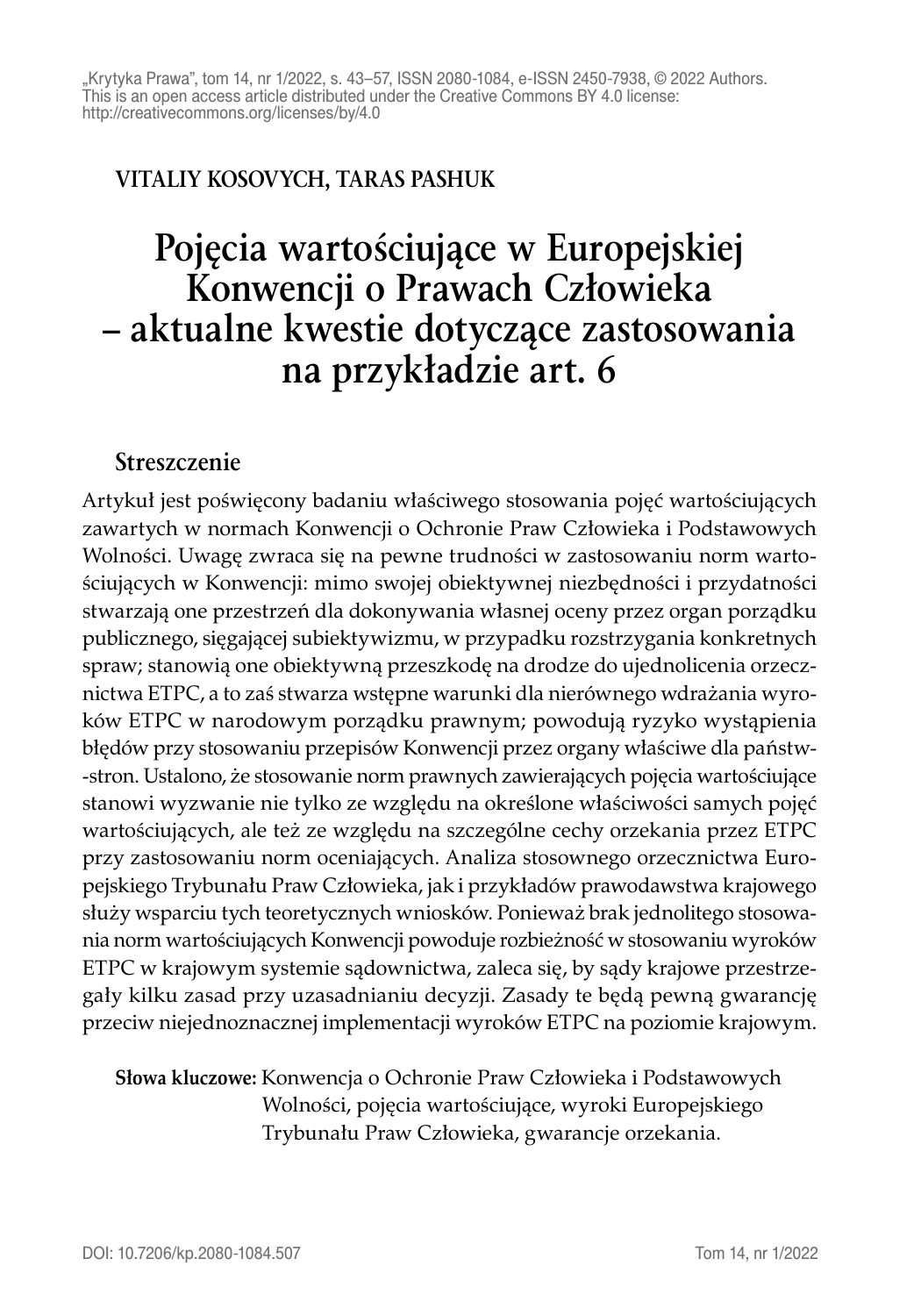## **Introduction**

One of the most effective international means of consolidating the efforts in protection of fundamental human rights on the European level is the Convention for the Protection of Human Rights and Fundamental Freedoms (hereinafter referred to as 'the Convention'). The significance of the Convention is determined not only by the full support of the member States of the Council of Europe, but also by the remarkable functionality of the European Court of Human Rights (hereinafter referred to as 'the ECtHR'). The case law of the ECtHR becomes a part of the national legal system in many Contracting States. In Ukraine a special piece of legislation has been adopted for this purpose, namely the Law on the implementation of rulings and application of the case law of the European Court of Human Rights. Such importance of the Convention gives relevance to the theoretical study of its properties and the challenges in its application and implementation. These challenges include the existence of evaluative concepts in the text of the Convention. The evaluative concepts used in the Convention leave considerable room for their study and the need for their unified interpretation and effective application.

The purpose of the article is to clarify the place of evaluative concepts in the Convention and to find the ways of their effective and uniform application. To this end, we will analyse the text of the Convention as regards the existence of evaluative concepts, and the case law of the ECtHR which illustrates the practice of interpretation and application of evaluative norms of the Convention. Based on this analysis, we will also offer our vision as regards the means of ensuring the proper application of the evaluative norms of the Convention.

The sources for the present research are the works of scholars on the Convention and the use of evaluative concepts, the text of the Convention, the case law of the ECtHR.

The methodological basis of our study consists of general and special scientific methods. The method of logical analysis is necessary to identify in the text of the evaluative concepts of the Convention. The systematic method was used to categorise the evaluative concepts of the Convention into certain types depending on the substantive criteria. A comparative legal method was applied to find differences in the reasons for the use of evaluative terms in the norms of the Convention and the domestic legislation. The study of the case law of the ECtHR on the application of the evaluative concepts of the Convention is impossible without the method of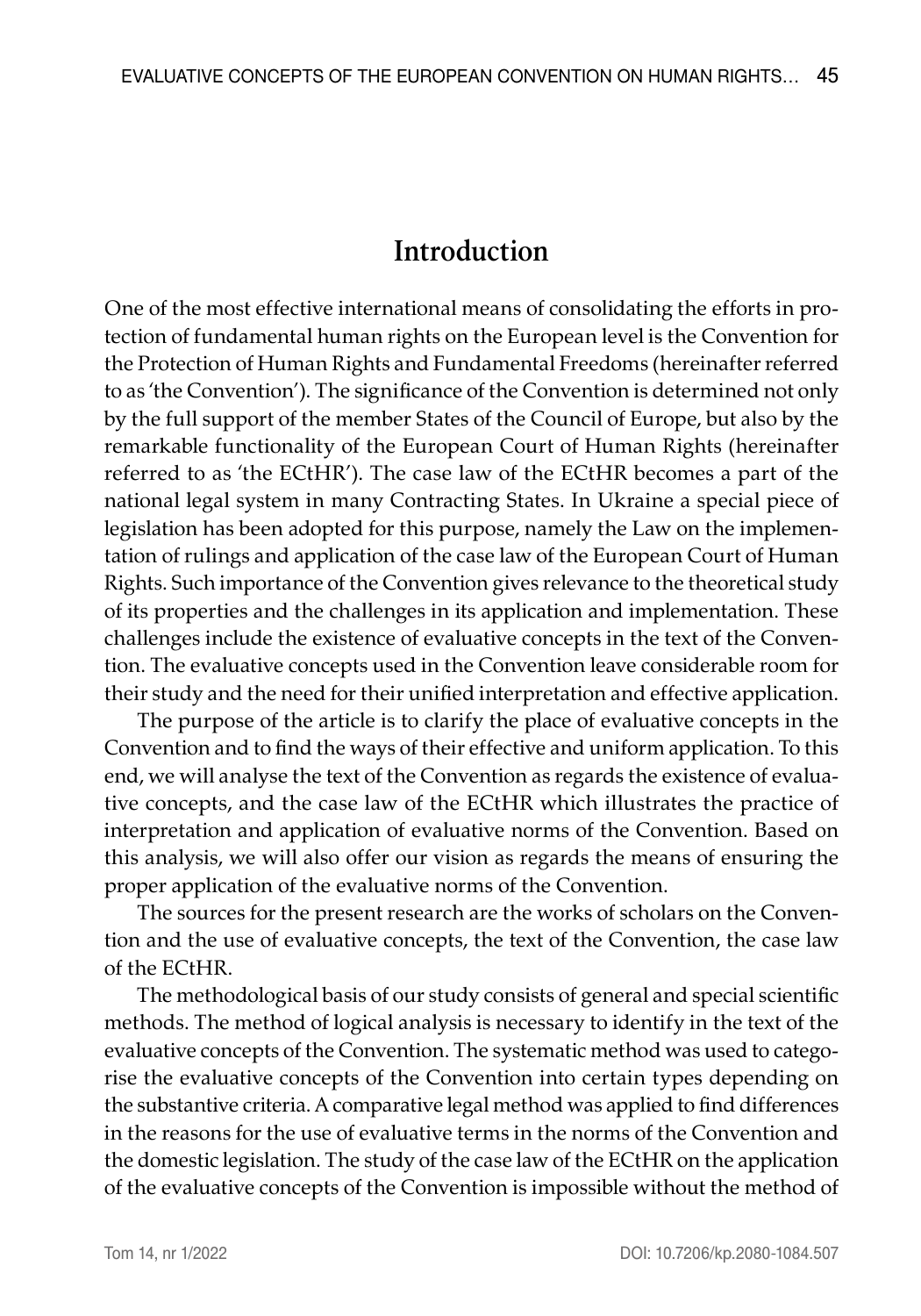technical and legal analysis. The method of theoretical generalisation makes it possible to offer recommendations on guarantees of proper interpretation and application of the evaluative norms of the Convention.

# **Evaluative Concepts of the Convention and the Practice of Their Application by the ECtHR**

Evaluative legal concept is an abstract characteristic of the real or potential facts expressed in a legal norm, which must be specified during its application or implementation, thus ensuring the legal response of the state to all individualised facts, which are generalised in that legal norm. For instance, evaluations necessarily arise when dealing with such legal notions as *serious damage*, *obvious necessity*, *reliable data*, *bad faith* and so on. The specific features of evaluative concepts include the following: they signify only the most general features of the phenomena reflected in them; the legislator usually does not specify or explain them in the legal norm; they are specified in the process of application of law in each case; they create the possibility of an individual approach to each case; they allow law enforcement agencies to assess autonomously the facts within the limits provided by the evaluative norm, in other words they create ample opportunities for the discretionary implementation and application of law in practice; they create the need for better awareness in law by those who are covered by the relevant legal norms, which may bring to the subjectivism in understanding these provisions; the content of evaluative concepts and their scope may change over time and depend on the context of the norm, as well as the specific circumstances of the case; the content of evaluative concepts has an open structure, a new essential feature can always be added to it.

The use of evaluative concepts in law-making practice is quite common for many countries. For instance, the evaluative concepts are inherent in the criminal process (and, accordingly, in the sources of law that determine the principles of criminal justice) of such states as France, Germany, Italy, Austria, Spain, England, the USA and Canada.<sup>4</sup> According to research, in the Civil Procedure Code of Ukraine one can find more than 180 evaluative concepts which are used to form

<sup>4</sup> V.M. Stratonov, *Perspektyvy rozvytku y vykorystannia otsinochnykh poniat i terminiv u kryminalnomu protsesi Ukrainy*, [in:] I.D. Shutak (ed.), *Yurydychna tekhnika i tekhnolohiia: teoriia ta praktyka zastosuvannia* [tezy dop. ta povidoml. uchasn. II Vseukr. nauk.–prakt. konf. (m. Lviv, 24-25 lystop. 2016 r.)], Kharkiv 2016, p. 135.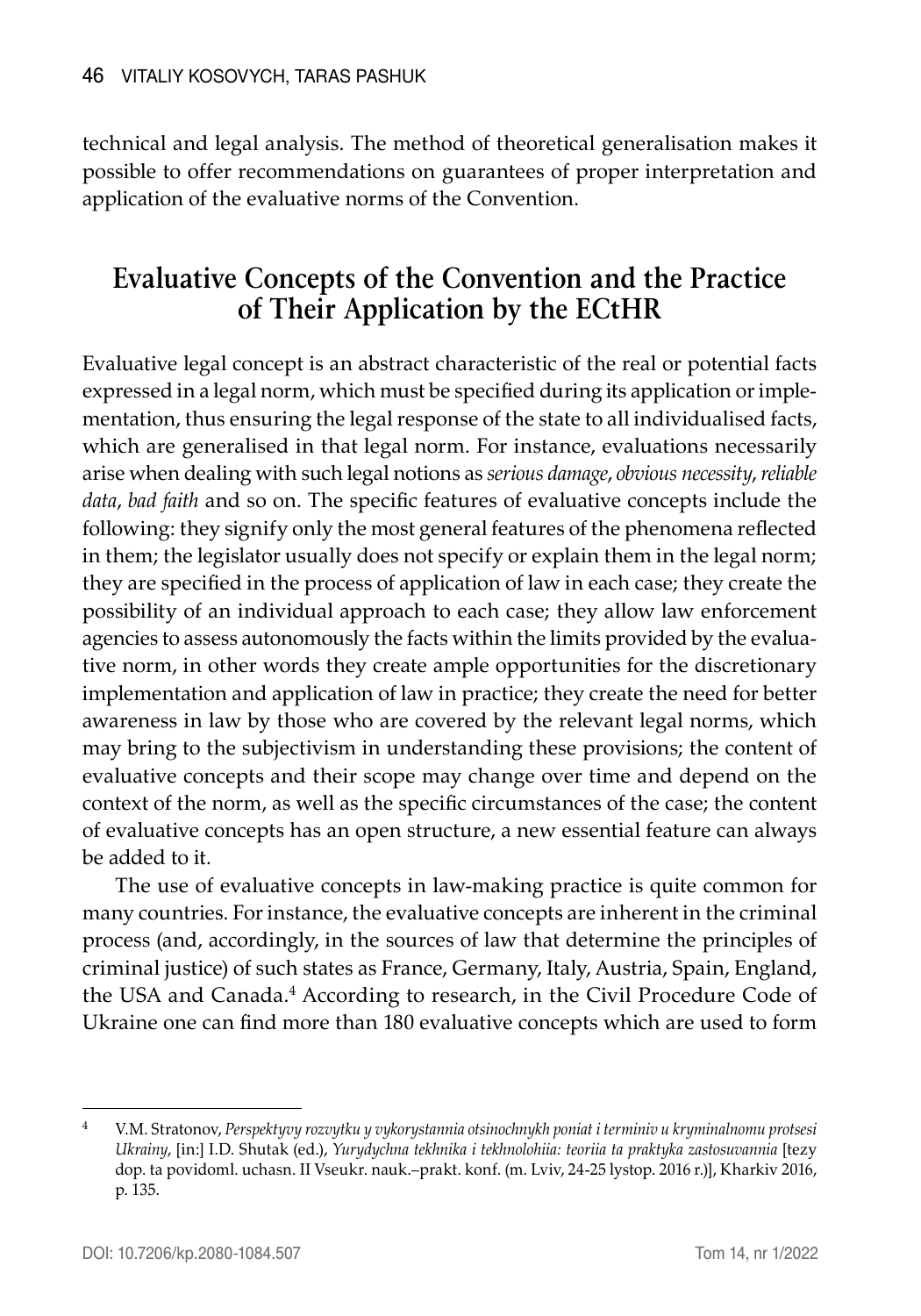320 articles.5 Many researchers of evaluative concepts agree that their use in the texts of legislative acts is objectively inevitable.

| Table 1. Evaluative concepts in Article 6 of the European Convention on Human Rights |  |  |
|--------------------------------------------------------------------------------------|--|--|
|--------------------------------------------------------------------------------------|--|--|

|                | The evaluative<br>concept (EC)               | the legal status<br>of the person<br>EC regarding | EC concerning<br>state and law<br>society, the | Court and their<br>EC concerning<br>the European<br>state bodies,<br>activities | EC establishing<br>qualitative and<br>quantitative<br>parameters | the legal status<br>EC regarding<br>of the official |
|----------------|----------------------------------------------|---------------------------------------------------|------------------------------------------------|---------------------------------------------------------------------------------|------------------------------------------------------------------|-----------------------------------------------------|
| $\mathbf{1}$   | Fair trial                                   |                                                   |                                                | X                                                                               |                                                                  |                                                     |
| $\overline{c}$ | Fair hearing                                 |                                                   |                                                | X                                                                               |                                                                  |                                                     |
| 3              | Reasonable time                              |                                                   |                                                |                                                                                 | X                                                                |                                                     |
| $\overline{4}$ | Independent tribunal                         |                                                   |                                                | X                                                                               |                                                                  |                                                     |
| 5              | Impartial tribunal                           |                                                   |                                                | X                                                                               |                                                                  |                                                     |
| 6              | Interests of morals                          |                                                   | X                                              |                                                                                 |                                                                  |                                                     |
| $\overline{7}$ | Interests of public<br>order                 |                                                   | Χ                                              |                                                                                 |                                                                  |                                                     |
| 8              | National security in<br>a democratic society |                                                   | Χ                                              |                                                                                 |                                                                  |                                                     |
| 9              | Strictly necessary                           |                                                   |                                                |                                                                                 | Χ                                                                |                                                     |
| 10             | Special<br>circumstances                     |                                                   |                                                |                                                                                 | Χ                                                                |                                                     |
| 11             | Interests of justice                         |                                                   |                                                | X                                                                               |                                                                  |                                                     |
| 12             | Informed promptly                            |                                                   |                                                |                                                                                 | Χ                                                                |                                                     |
| 13             | Informed in detail                           |                                                   |                                                |                                                                                 | X                                                                |                                                     |
| 14             | Adequate time                                |                                                   |                                                |                                                                                 | X                                                                |                                                     |
| 15             | Adequate facilities                          |                                                   |                                                |                                                                                 | X                                                                |                                                     |
| 16             | Sufficient means                             |                                                   |                                                |                                                                                 | Χ                                                                |                                                     |
|                | <b>Total</b>                                 |                                                   | 3                                              | 5                                                                               | 8                                                                |                                                     |

Source: own work.

Relying on the above understanding of the evaluative concepts and norms, it is possible to identify at least 85 evaluative concepts in the Convention. Notably, Section I of the Convention contains 57 such elements, Section II includes 24 of

<sup>5</sup> I. Turchin-Kukarina, *Viznachennya zmistu that the civic-processual otsnogo otsnaga comprehension "rozumnyh strings"*, "Right of Ukraine" 2012, 7, p. 294.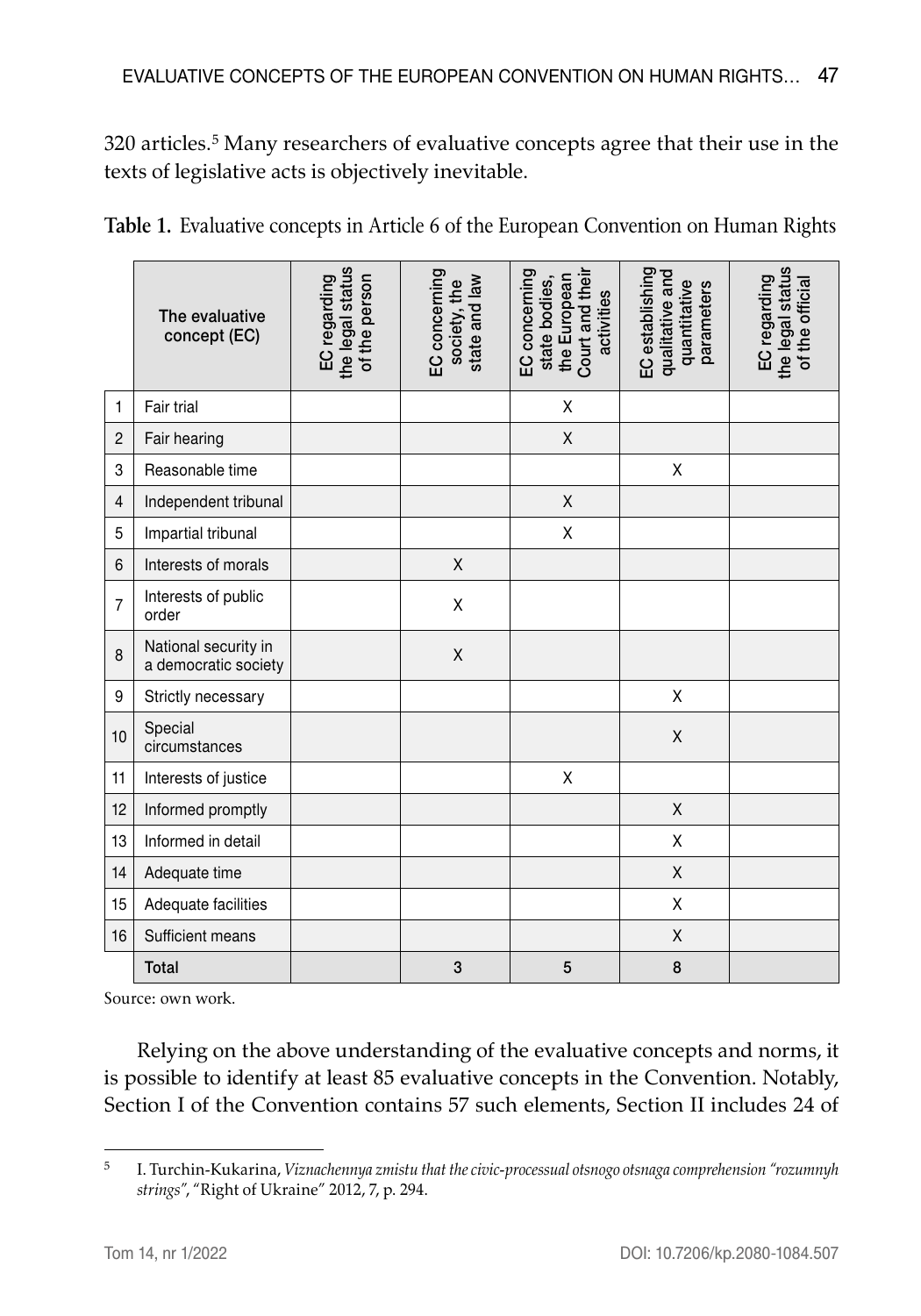them, and Section III enumerates 4 evaluative concepts. The leader in this regard is Article 6 of the Convention enshrining the right to a fair trial, which uses 16 such concepts (see the table 1). The analysis of the evaluative concepts used in the Convention suggests that these concepts relate not so much to the characterisation of individual rights as to the way these rights should be protected, the definition of certain conduct, the standards of state-to-person relations, the standards of conduct by the states. The evaluative concepts of Article 6 relate to generally accepted social values, the requirements imposed by the society, the activities of the bodies of the modern state, especially the judiciary, involving references to the qualitative and quantitative legal characteristics.

Comparing the preconditions for the introduction of evaluative concepts in the domestic legislation and the preconditions for their use in the Convention, we can see some differences. The main one, in our opinion, is that, in relation to national legislation, the principal purpose of the evaluative concepts is ensuring effective legal influence on social relations. At the same time, the purpose of the evaluative concepts in the Convention is to consolidate fundamental human rights under one umbrella, regardless of the characteristics and level of development of the State, and to establish possible effective means of their protection.

The usefulness of incorporating evaluative concepts in legal norms is confirmed by the functions they perform. Such functions include: ensuring individual legal regulation and establishing its boundaries; delimitation of the effects of the legal norm; mitigation of formality of law; legislative economy; covering gaps in legislation; ensuring the certainty of legal relations; prognostic assessment.<sup>6</sup> Despite the recognised positive importance of the evaluative concepts in international and national law, first of all their universality and, at the same time, the possibility of providing an individual approach to each legal situation related to human rights, there are doctrinal and practical discussions related to the application of evaluative concepts (which, obviously, affect the ECtHR which must apply the evaluative norms of the Convention). Those discussions include, in particular, the following observations:

 *Evaluative concepts create a room for the discretion of the authorities which may bring up to subjectivism in resolving specific cases.* A certain illustration of this can be the approach of the ECtHR in interpreting the concept of a fair trial. In the Grand Chamber case of *Salduz v. Turkey* the concept of fair trial was extended to the pre-trial stage of criminal proceedings, when the ECtHR

<sup>6</sup> T.V. Kashanina, *Ocenochnye ponyatiya v sovetskom prave: avtoref. dis. … kand. yurid. nauk: 12.00.01.*, Sverdlovsk 1974, p. 6; M.G. Stoyakin, *Dopolnitel'nye osnovaniya yuridicheskoj kvalifikacii pravonarushenij*, "Pravovedenie" 1993, 1, p. 90–94.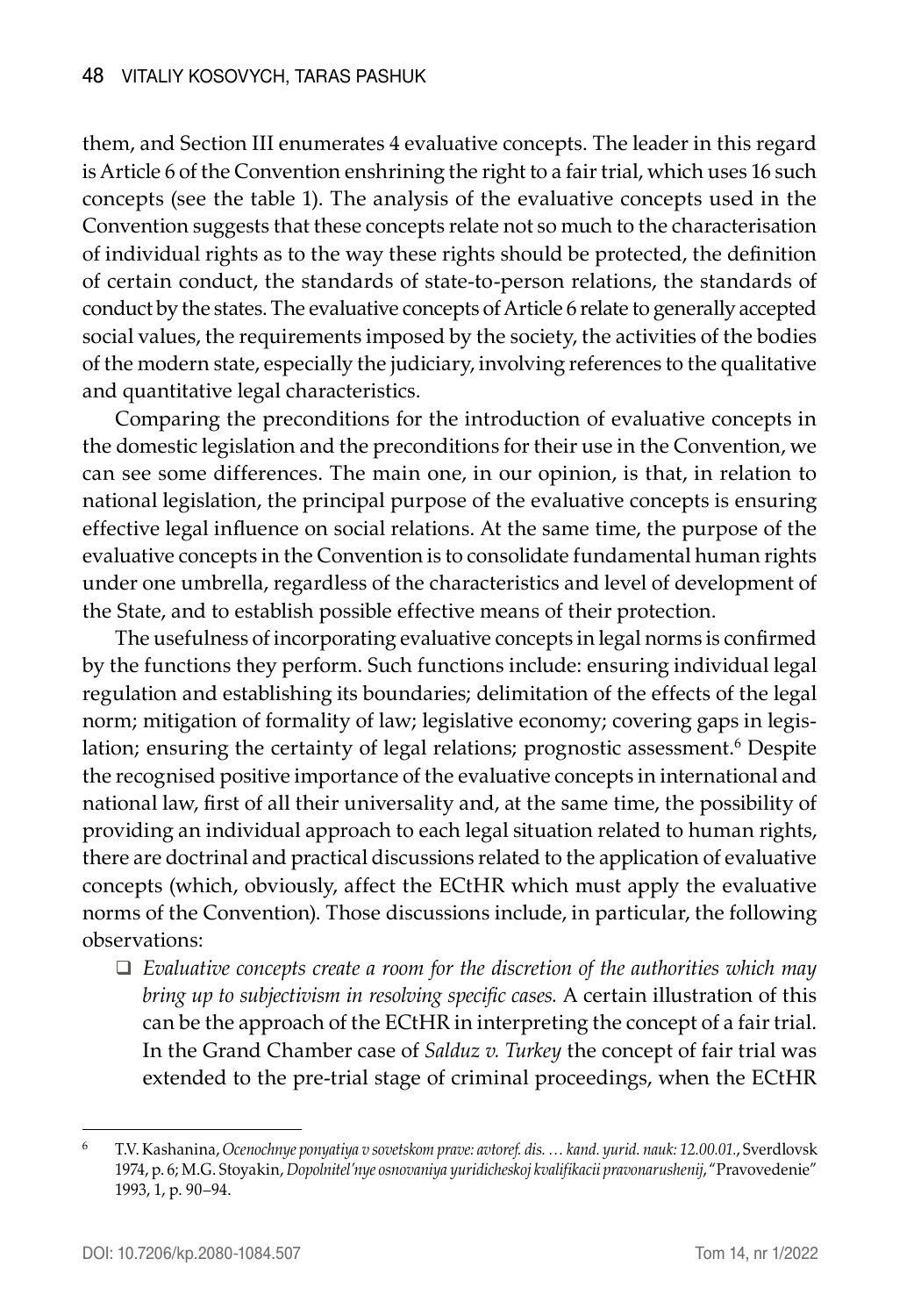had to determine whether or not the right of access to a lawyer had to be ensured by the States starting from the first interrogation. The answer by the ECtHR was affirmative. The ECtHR stated in particular:

"Against this background, the Court finds that in order for the right to a fair trial to remain sufficiently "practical and effective" (see paragraph 51 above), Article 6 § 1 requires that, as a rule, access to a lawyer should be provided as from the first interrogation of a suspect by the police, unless it is demonstrated in the light of the particular circumstances of each case that there are compelling reasons to restrict this right. Even where compelling reasons may exceptionally justify denial of access to a lawyer, such restriction – whatever its justification – must not unduly prejudice the rights of the accused under Article 6 (see, mutatis mutandis, Magee, cited above, § 44). The rights of the defence will in principle be irretrievably prejudiced when incriminating statements made during police interrogation without access to a lawyer are used for a conviction."7

On the basis of that approach, the domestic legal systems of the Council of Europe countries had to react in order to develop relevant practices commensurate with that requirement. Meanwhile there have been cases where that principle (that there must be a lawyer from the first interrogation) could not and should not have been followed by the domestic authorities. For example, in Smolik v. Ukraine<sup>8</sup> and Bandaletov v. Ukraine,<sup>9</sup> the applicants confessed to the crime at the time of their first contact with police without the participation of defence counsel, and their confessions were subsequently used by the criminal courts for conviction purposes. In those two cases the ECtHR found that there had been no issue with the right to a fair trial, given that the police had carried out the initial search operations immediately after the crime, interviewing victims' acquaintances, including the applicants, without any indication that such interviews had taken place due to the suspicion of the applicants in the crimes. Developing further its approach, a comprehensive response to the scope of the notion of 'fair trial' in the context of access to a lawyer during initial investigative stages was given in another landmark case

<sup>7</sup> Case of Salduz v. Turkey, 27 November 2008, ECHR, paragraph 55, http://hudoc.echr.coe.int/ eng?i=001-89893 (access: 28.03.2022).

<sup>8</sup> Case of Smolik v. Ukraine, 19 January 2012, ECtHR, https://hudoc.echr.coe.int/eng?i=001-108645 (access: 28.03.2022).

<sup>9</sup> Case of Bandaletov v. Ukraine, 31 October 2013, ECtHR, https://hudoc.echr.coe.int/eng?i=001-127401 (access: 28.03.2022).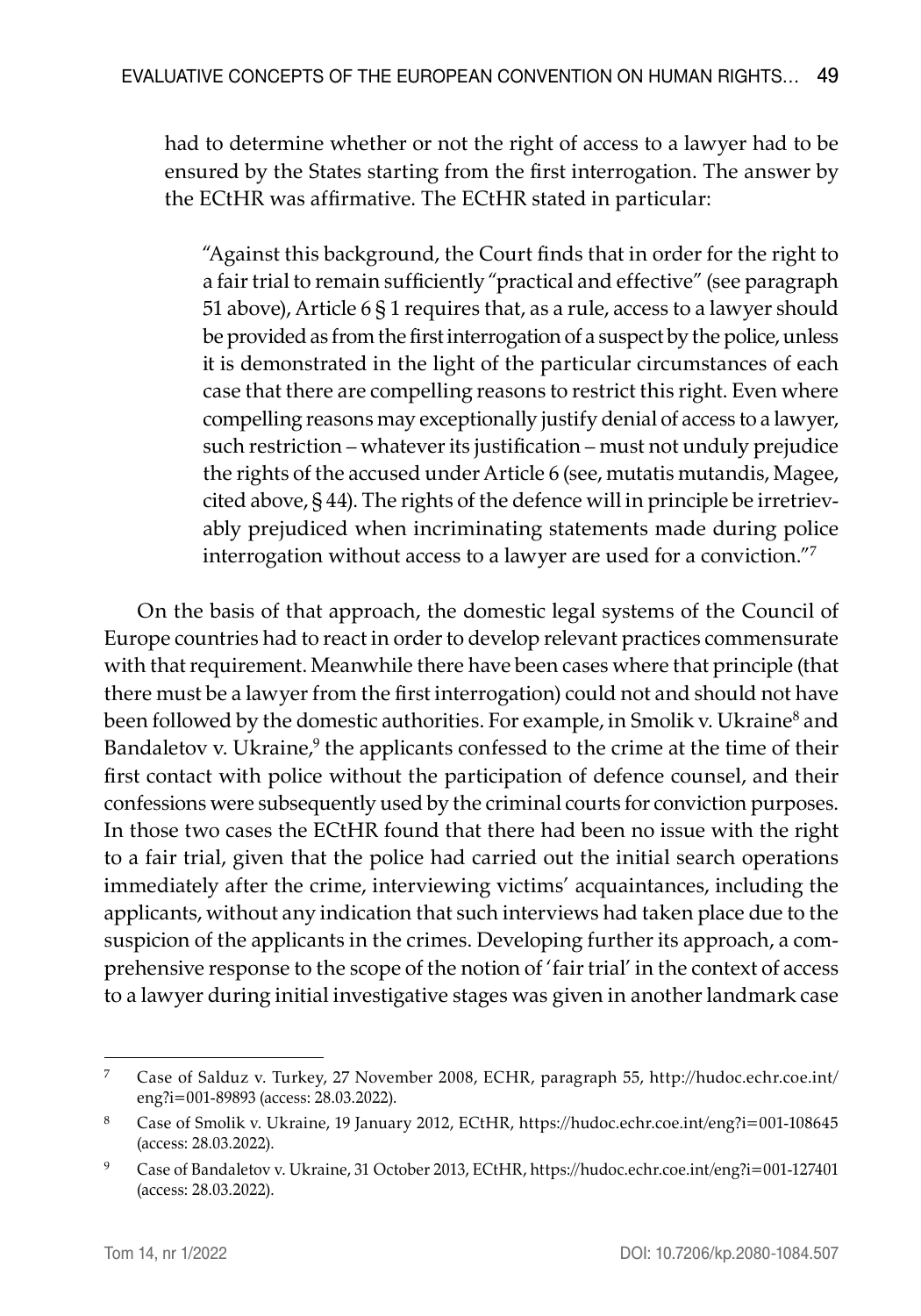of Ibrahim and Others v. the United Kingdom.10 Several important conditions have been developed in this case to specify when the right to a fair trial will not be violated in the absence of a lawyer at the first interrogation.

- *Evaluative concepts serve as an objective obstacle to the unification of the case law of the ECtHR and this fact creates preconditions for unequal use of ECtHR case-law in the national legal order (up to the abuse of the case-law references mentioned in wrong context).* For instance, when reviewing the practice of Ukrainian courts, notably the decisions of the Courts of Cassation of the Supreme Court of Ukraine on referral of cases to the Grand Chamber of the Supreme Court of Ukraine in connection with the existence of an exclusive legal problem and the need to develop law (the formal grounds for referrals are non-uniformity in the case law of the relevant jurisdiction), it is not difficult to see that in some cases the ECtHR judgments may be used as nothing more than a pretext for the divergent legal reasoning offered by the national courts. It appears that the judgments of the ECtHR, made on the basis of the evaluative norms of the Convention, create conditions for such 'inventive concretisation' of the legal norms at stake.
- *Evaluative concepts pose a risk of errors in the application of the provisions of the Convention by the competent authorities of the member States*. Examples are the cases of Yaremenko v. Ukraine and Shabelnyk v. Ukraine. The ECtHR found violations of the right to a fair trial, the domestic courts reconsidered the cases, but the applicants appealed again and the ECtHR again found violation of Article 6 regarding the new proceedings opened for the purpose of executing the initial judgments of the ECtHR.<sup>11</sup>

*The difficulties in the application of legal norms with evaluative concepts is due not only to the specific properties of the valuation concepts themselves,* but also due to the peculiarities of the activities of the ECtHR when applying the evaluative norms of the Convention, namely:

 $\Box$  The object of evaluation by the ECtHR, in our opinion, will be a set of factors relevant to a particular person or group of persons, which are examined

<sup>&</sup>lt;sup>10</sup> Case of Ibrahim and Others v. the United Kingdom, 13 September 2016, ECtHR, https://hudoc.echr. coe.int/eng?i=001-166680 (access: 28.03.2022).

<sup>11</sup> Case of Yaremenko v. Ukraine (No. 2), 30 April 2015, ECtHR, http://hudoc.echr.coe.int/eng?i=001-154022 (access: 28.03.2022); Case of Shabelnik v. Ukraine (No. 2), 1 June 2017, ECtHR, http://hudoc.echr.coe. int/eng?i=001-173775 (access: 28.03.2022).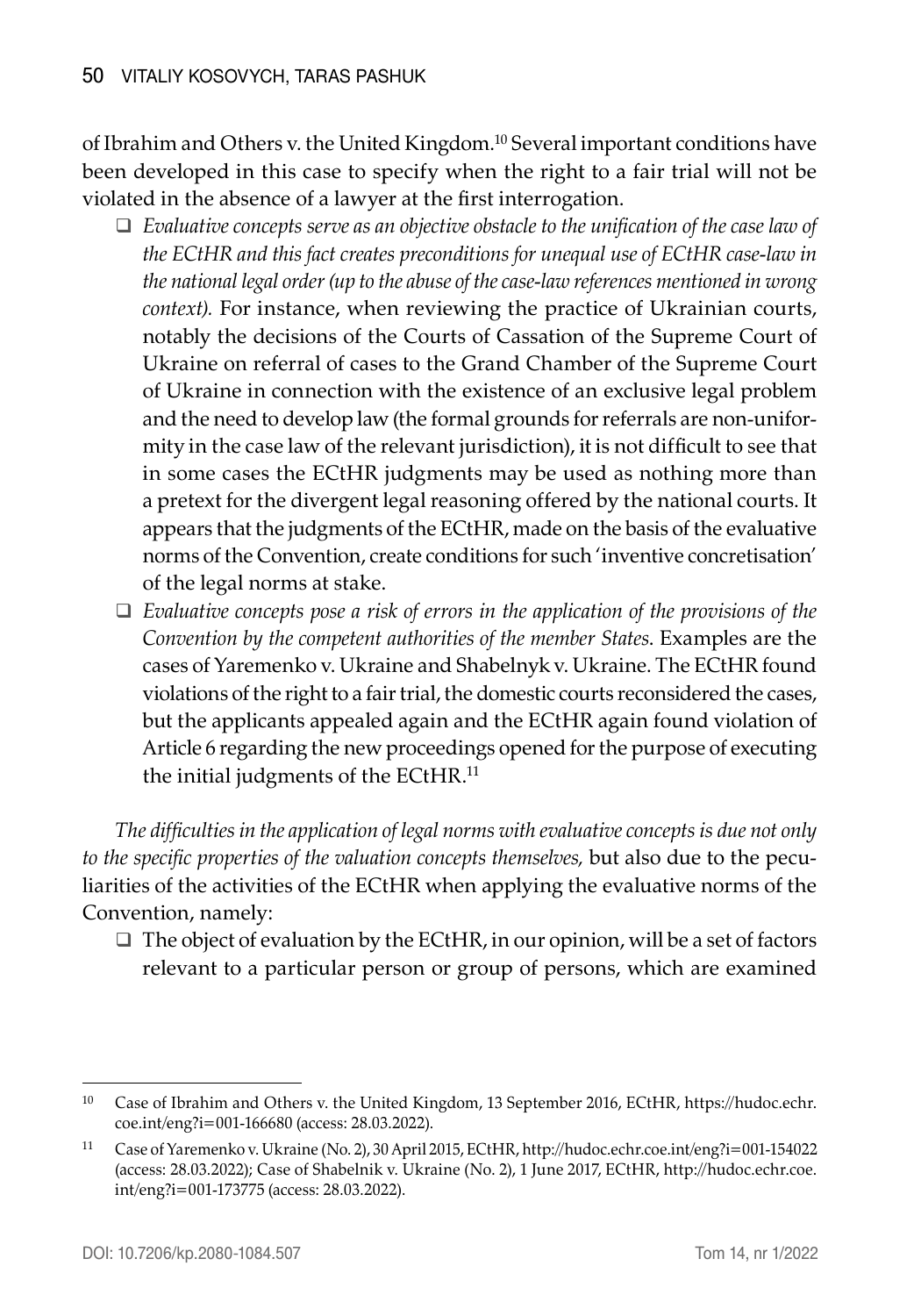when conducting the proceedings under the Convention. The ECtHR seeks to establish significance of certain facts – be it individual, collective, or general.<sup>12</sup>

 $\Box$  When applying norms with evaluative concepts, the ECtHR clarifies their meaning by taking into account the influence of morality, politics, social reality, legal awareness of society, social values, etc. In this context the role of the general consensus on a particular issue in domestic jurisdictions may be decisive in the interpretation of the evaluative concept, even though the lack of consensus may not conclusively exclude the 'moral reading' of the Convention.13 These difficult dilemmas in interpretational choices can be seen in the analysis of the case-law of the ECtHR. The scope of the study allows us to analyse only some of the cases illustrating the application of certain evaluation standards under Article 6 of the Convention.

Let us turn to the Grand Chamber case of Ibrahim and Others v. The United Kingdom, in which the ECtHR developed the concept of a fair trial in the context of right of access to a lawyer at early stage of pre-trial investigation and the conditions under which such a right may be restricted. The Court's analysis of the 'compelling reasons' for restricting access to a lawyer, where again the evaluation criterion is used, is indicative. Thus, in paragraph 259 of the judgment, the Court recognises that where the respondent Government have convincingly demonstrated the existence of 'urgent need' to avert serious adverse consequences for life, liberty or physical integrity in a given case, this can amount to compelling reasons to restrict access to legal advice for the purposes of Article 6 of the Convention. After all, in such circumstances, the authorities have a pressing duty to protect the rights of potential or actual victims in accordance with other articles of the Convention. We would like to point out the Court's caution in its own interpretation of evaluative concepts and its desire to avoid excessive subjectivity. To this end, it resorted to comparative legal methods of legal analysis. The ECtHR also referred in this case to Directive 2013/48/EU of 22 October 2013, which enshrines the right to legal aid, but provides for an exception to this right when, among other things, there is an 'urgent need' to avert serious adverse consequences for the life, liberty or physical integrity of a person. The ECtHR further noted the practice in the United States, where, following the judgment in Miranda v. Arizona, the US Supreme Court clearly stated in its judgment in New York v. Quarles that there is a 'public safety exception' to the Miranda rule, permitting questioning to take place in the absence

<sup>12</sup> *Praktyka Yevropeiskoho sudu z prav liudyny. Pratsi Lvivskoi laboratorii prav liudyny*, Lviv 1997, p. 17.

<sup>13</sup> See in this regard G. Letsas, *The Truth in Autonomous Concepts: How to Interpret the ECHR*, "European Journal of International Law" 2004, 15, p. 305.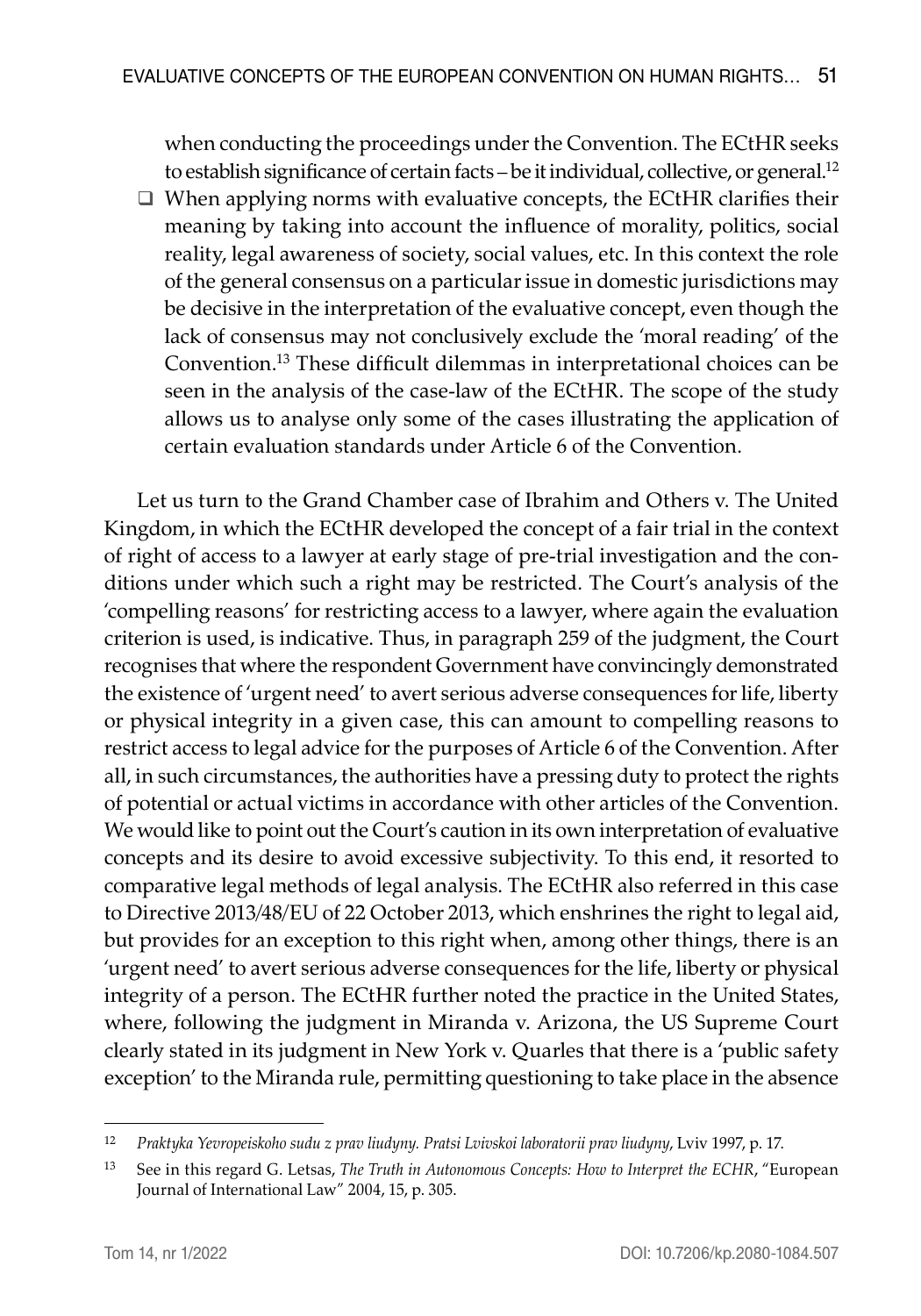of a lawyer and before a suspect has been read his rights where there is a threat to public safety. Finally, the ECtHR drew attention to the approach in Canada and in a number of Council of Europe member States, where laws permit temporary delays in access to legal services. Thus, it is clear that the ECtHR attempts to rely on social reality and the existing understanding of the relevant principles in developed legal systems.

Another relevant example could be the ECtHR case-law on metal cages and glass cabins in the court rooms. In the Grand Chamber case of Svinarenko and Slyadnev v. Russia,<sup>14</sup> the applicants' detention in a metal cage in the courtroom constituted degrading treatment, which is prohibited by Article 3 of the Convention. In view of the ECtHR findings, many domestic courts have begun to replace metal cages with glass cabins. However, it should be borne in mind that these changes may also lead to a violation of other evaluative norms of the Convention. In the case of Yaroslav Belousov v. Russia,<sup>15</sup> these new arrangements were investigated: glass cabins in the courtroom led to a violation of Article 6 of the Convention in various respects, including for failure to comply with the 'adequate facilities' within the meaning of Article 6.3(b) of the Convention. The ECtHR noted that the right of the accused to communicate with his lawyer without the risk of being eavesdropped by a third party was one of the main requirements of a fair trial in a democratic society. Given the importance of the right to a fair trial, any measures that restrict the defendant's participation in the proceedings or impose restrictions on his or her interaction with lawyers should be introduced only to the extent necessary and should be proportionate to the risks in the particular case. The applicant was separated from the rest of the hearing by glass, a physical barrier which to some extent reduced his direct participation in the hearing. This made it impossible for him to have a confidential exchange with his lawyer, with whom he could speak only through a microphone and in the immediate vicinity of the police guard. The use of a security installation was not justified by any specific risks or problems with the order at court hearings, but it was common practice. The trial court did not take any steps to remove these restrictions. Such circumstances prevailed throughout the hearing at first instance and could not but have a negative impact on the fairness of the proceedings as a whole. The applicant's right to participate effectively in the proceedings and to receive practical and effective legal aid was restricted, and these restrictions were neither necessary nor proportionate.

<sup>14</sup> Case of Svinarenko and Slyadnev v. Russia, 17 July 2014, ECtHR, http://hudoc.echr.coe.int/eng?i=001-154022 (access: 28.03.2022).

<sup>15</sup> Case of Yaroslav Belousov v. Russia, 4 October 2016, ECtHR, https://hudoc.echr.coe.int/eng?i=001-166937 (access: 28.03.2022).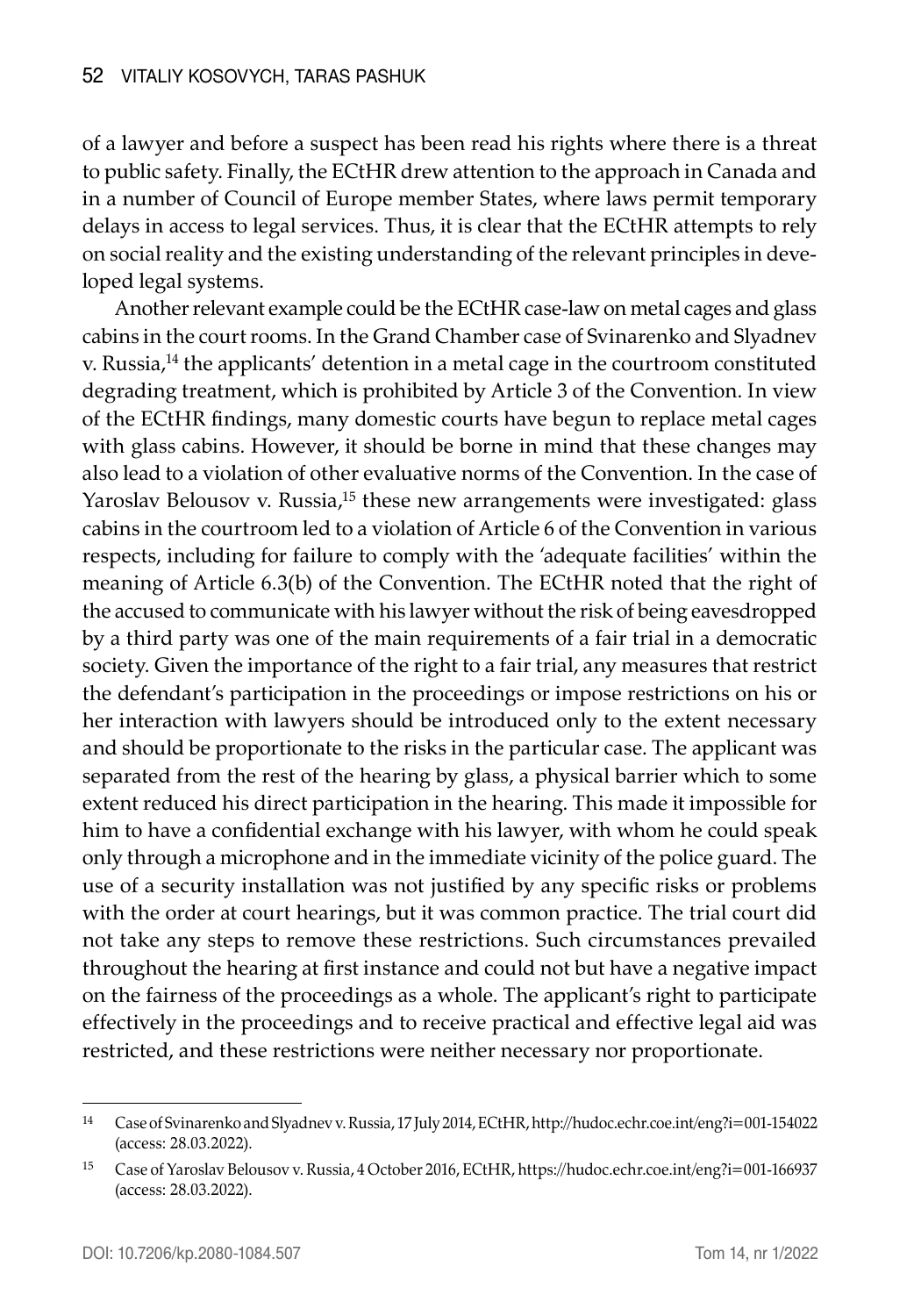One more example of using the evaluative concepts in the application of Article 6 by the ECtHR. The case of B. and P. v. The United Kingdom<sup>16</sup> concerned the absence of a public hearing 'in the interests of justice'. The proceedings concerned the determination of the children's place of residence. The applicants applied for open hearings, but such applications were rejected. In examining complaints of violations of the right to a public hearing, the ECtHR noted that child custody proceedings are the best examples of cases where the exclusion of the press and the public can be justified in order to protect the privacy of the child and the parties and to ensure the interests of justice. In order for the judge deciding such an issue to be able to get as complete and accurate picture of the advantages and disadvantages of the various accommodation options and contacts open to the child, it is important that parents and other witnesses have the opportunity to speak openly on very personal issues. The ECtHR noted that the English courts had the discretion to conduct such proceedings in public, but only if the special circumstances of the case so required. In addition, under English law, a judge must consider an open hearing at the request of one of the parties. However, no such special circumstances were established and no violation of the applicants' right to a public hearing took place.

This cursory analysis of the case law of the ECtHR illustrates that in each case when the ECtHR uses evaluative concepts, they are interpreted depending on the specifics of particular circumstances. This situation is not an exception, but rather a regularity.<sup>17</sup> The evaluation criterion that determines the nature of the legal assessment by the ECtHR is a set of its axiological and legal attitudes, including factors related to the individual characteristics of particular legal situation.

A difficult and important factor for decision-making process is the need to combine the goal of the Convention 'to ensure universal and effective protection of human rights', on the one hand, and the inevitability of restrictions on human rights, on the other hand. A number of evaluative concepts used in Article 6 of the Convention outline the possibilities for such restrictions. These include such concepts as *interests of morals*, *interests of public order*, *interests of national security*, *interests of justice*. The ECtHR, in dealing with these restrictions, applies the so-called doctrine of margin of appreciation, which, to speak broadly, refers to the room for manoeuvre the ECtHR is prepared to accord national authorities in fulfilling their

<sup>16</sup> Case of B. and P. v. The United Kingdom, 24 April 2001, ECtHR, https://hudoc.echr.coe.int/eng?i=001-59422 (access: 28.03.2022).

<sup>17</sup> For similar considerations in respect of other evaluative concepts used in the Convention, see: B. Bulak, A. Zysset, *'Personal Autonomy' and 'Democratic Society' at the European Court of Human Rights: Friends or Foes?*, "UCL Journal of Law and Jurisprudence" 2013, 2, p. 233.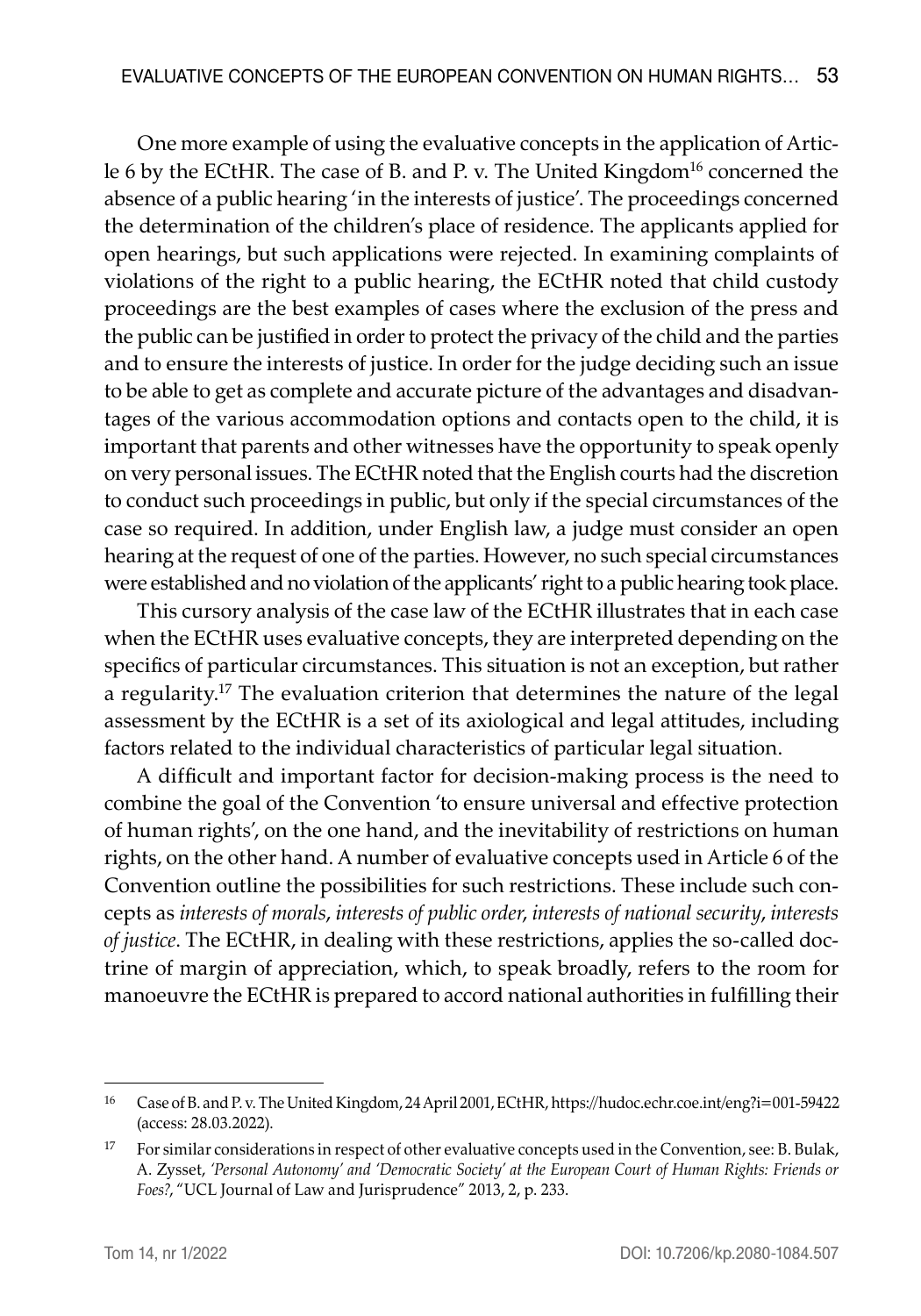obligations under the Convention.<sup>18</sup> This doctrine is based, *inter alia*, on the need to strike a balance between the sovereignty of the member States of the Council of Europe and their obligations under the Convention. In this regard, the ECtHR is constantly faced with the dilemma of performing tasks aimed at developing general principles for resolving cases, and at the same time being forced to take into account the diversity of political, economic, cultural, social and other situations of social life in different countries. In our opinion, the solution to this problem can be facilitated by taking into account the general principles of restricting human rights.19

In such circumstances, it becomes relevant to examine the guarantees of proper use of the evaluative concepts of the Convention.

# **Guarantees the Proper Use of the Evaluative Norms of the Convention**

Based on the above considerations and taking into account our previous research on evaluative concepts,20 it appears possible to make a number of theoretical conclusions and practical proposals regarding the rules of interpretation and application of Convention norms containing evaluative concepts.

Regarding the *interpretation of norms with evaluative concepts*, a special system of rules could include the following:

- $\Box$  The explanation of the contents of identical evaluative concepts in different norms of the Convention should be generally the same.
- $\Box$  Socially significant components provided by the evaluative concept should be offered by the interpreter in accordance with the existing knowledge in legal theory and practice (it should be confirmed by the legal practice and, in case of Convention, by the practice of the ECtHR).
- $\Box$  The interpretation of the evaluative term should be correlated with its perception and vision by the society (European community), to correspond to the legal consciousness of the citizens of the united Europe.
- $\Box$  Interpretation of the contents of evaluative concepts, in particular in the rulings of the ECtHR, should be carried out by using formally defined and clear terms.

<sup>18</sup> S. Greer, *The Margin of Appreciation: Interpretation and Discretion under the European Convention on Human Rights*, Strasbourg 2000, p. 5.

<sup>19</sup> P.M. Rabinovych, I.M. Pankevych, *Zdiisnennia prav liudyny: problemy obmezhuvannia (zahalnoteoretychni aspekty)*, Lviv 2001, p. 93–95.

<sup>20</sup> V.M. Kosovych, *Otsinochni poniattia yak zasib yurydychnoi tekhniky*, Lviv 2010.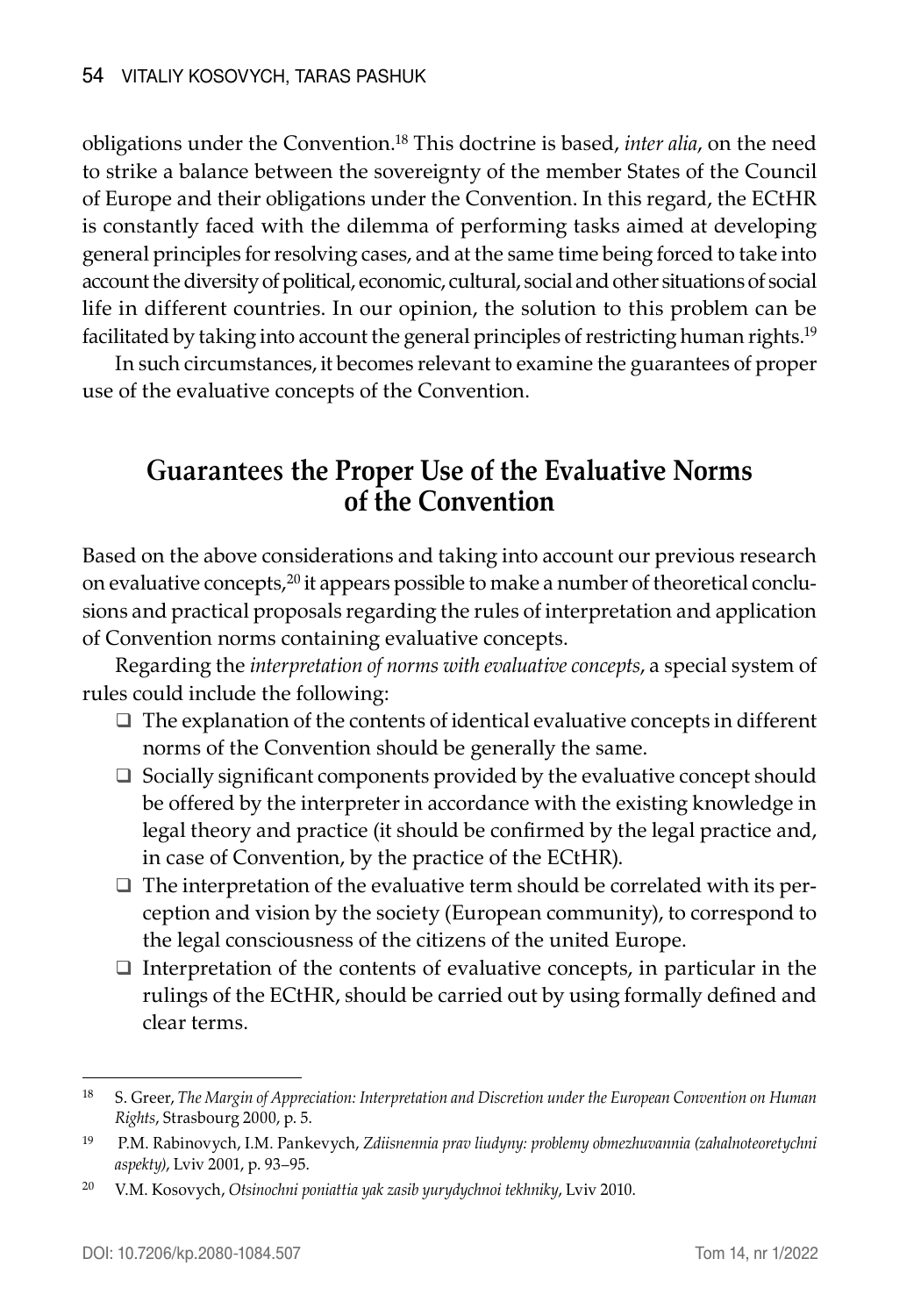- $\Box$  Logical interpretation should be carried out by way of logical expansion and specification of evaluative concepts.
- $\square$  Systemic interpretation should take place through the comparison of the same evaluative concepts and their understanding in different provisions of the Convention in order to establish the identical and different social significance of acts which are identical in form and somewhat different in content.
- $\Box$  Historical interpretation should be used to study changes in the assessment of socially significant actions over time, the evolution of social significance of phenomena outlined by evaluative concepts.
- $\Box$  Purposeful interpretation should be used to establish a correspondence between socially significant goals (objectives, purpose) of the legal norm and the social significance of specific circumstances existing in the case.

Apart from that, it is possible to identify the following features of the *technique of applying formally undefined norms*:

- $\Box$  The decision of the authority applying the norm (including the ECtHR) cannot be based only on its own discretion. It is necessary to have sufficient information about socially significant factors defined by the evaluative concept in each case (here the principle of comprehensive examination of the circumstances of the case is especially relevant).
- $\Box$  Available information on the social significance of actions, things, processes etc. covered by the evaluative concepts should be further examined and confirmed directly by the law enforcing body.
- $\Box$  When giving reasons for their decisions, the authorities are not only obliged to indicate the features of the action which became the basis for such a decision, but also refer to the factual basis of recognising the presence in the action of a certain socially significant feature.
- $\Box$  Decisions can be validly adopted only if full compliance is achieved between the social significance of the act under the examination and the social significance of the actions that are outlined in the evaluative norms.

There is another aspect that seems worth attention. As noted earlier, the non -uniform application of evaluative norms by the ECtHR results in unequal use of its rulings in the national legal order. In order to prevent the ambiguous implementation of ECtHR rulings in the reasoning of domestic court decisions, the following guarantees should be ensured:

 $\Box$  Domestic courts must not only state a certain similarity of the factual circumstances of the case at hand with those mentioned in the ruling of the ECtHR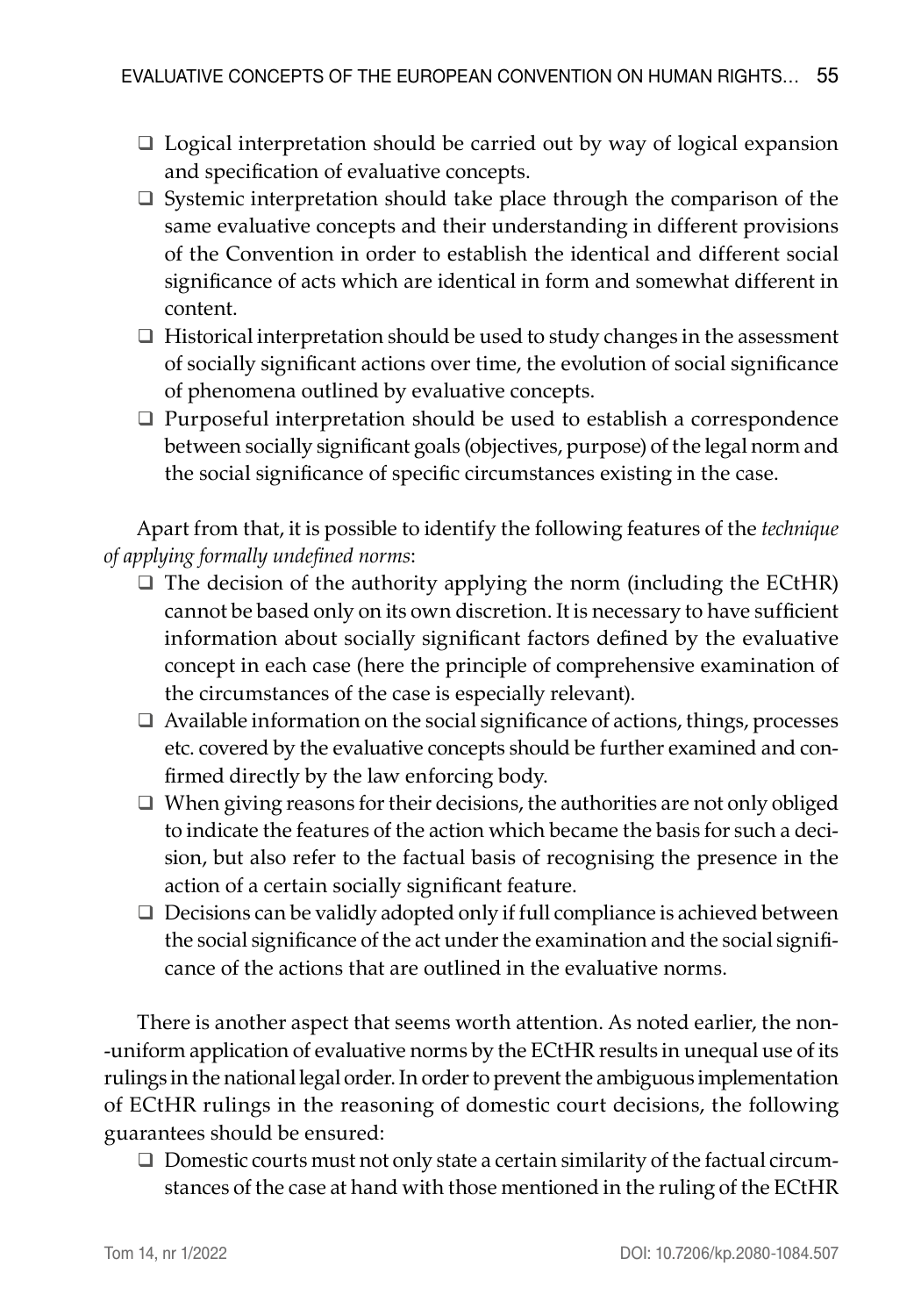(when using the ruling of the ECtHR as a legal precedent), but also argue their equal social significance within the evaluative concept. Here it is possible to refer to the evaluative concept of 'reasonable time' which the interpretation has been supported by many scientific and practical comments.

 $\Box$  The reasoning of judicial acts should contain additional explanation of legal assessments (given on the basis of ECtHR rulings applying the relevant evaluative norms of the Convention), taking into account the individual characteristics of each case.

In the latter regard, the experience of the Ukrainian judiciary is relevant. Notably, the Grand Chamber of the Supreme Court of Ukraine has established a practice to issue model decisions illustrating the correctness of references to the ECtHR case-law based on the evaluative norms of the Convention.

# **Conclusions**

It could be concluded that the text of the Convention, notably its Article 6, contains a significant part of the relatively defined, evaluative concepts. Their presence is an important prerequisite for an individual approach to resolving each case, these concepts serve as a guarantee for the full protection of human rights and as a factor for the unification of human rights standards. The evaluative nature of the majority of Convention norms, as shown on the example of Article 6, determines the universal significance of the Convention within the legal framework of the Council of Europe and national legal systems. The effective application of certain provisions of the Convention can be facilitated by the recommendations set out in this article on the rules for the interpretation and application of evaluative concepts of the Convention.

## **Bibliography**

#### **Literature**

- Bulak B., Zysset A., *'Personal Autonomy' and 'Democratic Society' at the European Court of Human Rights: Friends or Foes?*, "UCL Journal of Law and Jurisprudence" 2013, 2.
- Greer S., *The Margin of Appreciation: Interpretation and Discretion under the European Convention on Human Rights*, Strasbourg 2000.
- Letsas G., *The Truth in Autonomous Concepts: How to Interpret the ECHR*, "European Journal of International Law" 2004, 15.
- Kashanina T.V., *Ocenochnye ponyatiya v sovetskom prave: avtoref. dis. … kand. yurid. nauk: 12.00.01.*, Sverdlovsk 1974.